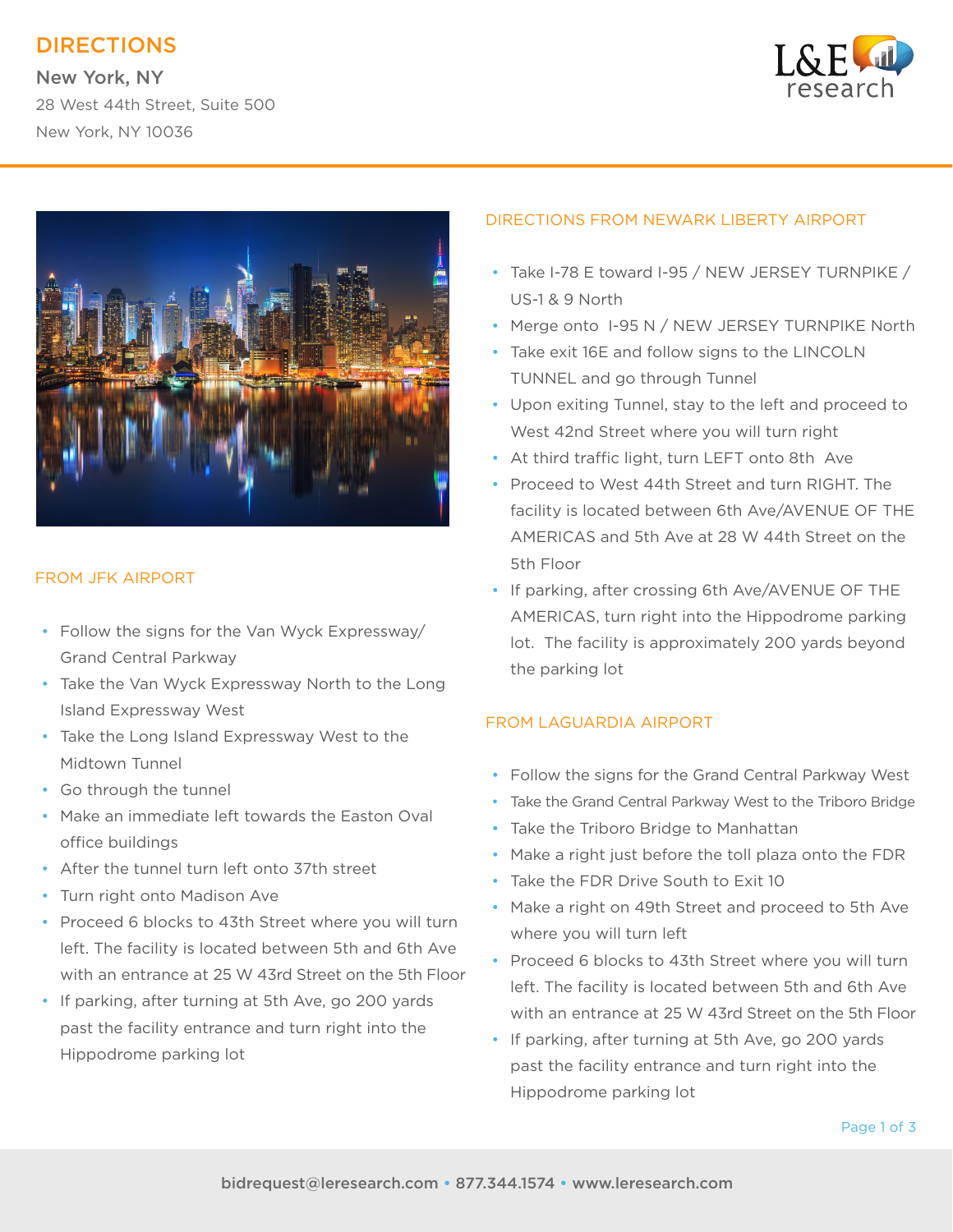# DIRECTIONS

New York, NY 28 West 44th Street, Suite 500 New York, NY 10036



#### FROM THE NEW JERSEY TURNPIKE

- If coming from the SOUTH take exit 16E
- If coming from the NORTH take exit 17
- Follow signs to the LINCOLN TUNNEL and go through Tunnel
- Upon exiting Tunnel, stay to the left and proceed to West 42nd Street where you will turn right
- At third traffic light, turn LEFT onto 8th Ave
- Proceed to West 44th Street and turn RIGHT. The facility is located between 6th Ave /AVENUE OF THE AMERICAS and 5th Ave at 28 W 44th Street on the 5th Floor
- If parking, after crossing 6th Ave/AVENUE OF THE AMERICAS, turn right into the Hippodrome parking lot. The facility is approximately 200 yards beyond the parking lot

### FROM THE GEORGE WASHINGTON BRIDGE

- After crossing the George Washington Bridge, take the 2nd exit for the Harlem River Drive
- Continue on the Harlem Rive Drive South to the FDR Drive South
- Take the FDR Drive South to Exit 10
- Make a right on 49th Street and proceed to 5th Ave where you will turn left
- Proceed 6 blocks to 43th Street where you will turn right. The facility is located between 5th and 6th Ave with an entrance at 25 W 43rd Street on the 5th Floor
- If parking, after turning onto W 43rd St., go 200 yards past the facility entrance and turn right into the Hippodrome parking lot

#### USING NYC SUBWAY

## Option 1: Take the 4, 5, 6, or 7 trains to GRAND CENTRAL STATION / 42nd Street

- Exit Grand Central Station onto 42nd Street and turn Right
- Proceed West on 42nd Street to 5th Ave and turn Right
- Proceed North on 5th Ave to 43rd Street and turn Left
- The facility is located between 5th and 6th Ave with an entrance at 25 W 43rd Street on the 5th Floor

## Option 2: Take the N, Q, R, W, 1, 2, or 3 trains to TIMES SQUARE /42nd Street. Transfer to the S train and exit at GRAND CENTRAL / 42nd Street

- Exit Grand Central Station onto 42nd Street and turn Right
- Proceed West on 42nd Street to 5th Ave and turn Right
- Proceed North on 5th Ave to 43rd Street and turn Left
- The facility is located between 5th and 6th Ave with an entrance at 25 W 43rd ST on the 5th Floor

## Option 3: Take the B, D, F, V, or 7 train to 42nd Street / BRYANT PARK

- Exit the Subway onto 6th Ave/AVENUE OF THE AMERICAS
- Proceed North on 6th Ave/AVENUE OF THE AMERICAS to 43rd Street and turn Right
- The facility is located between 6th and 5th Ave with an entrance at 25 W 43rd Street on the 5th Floor